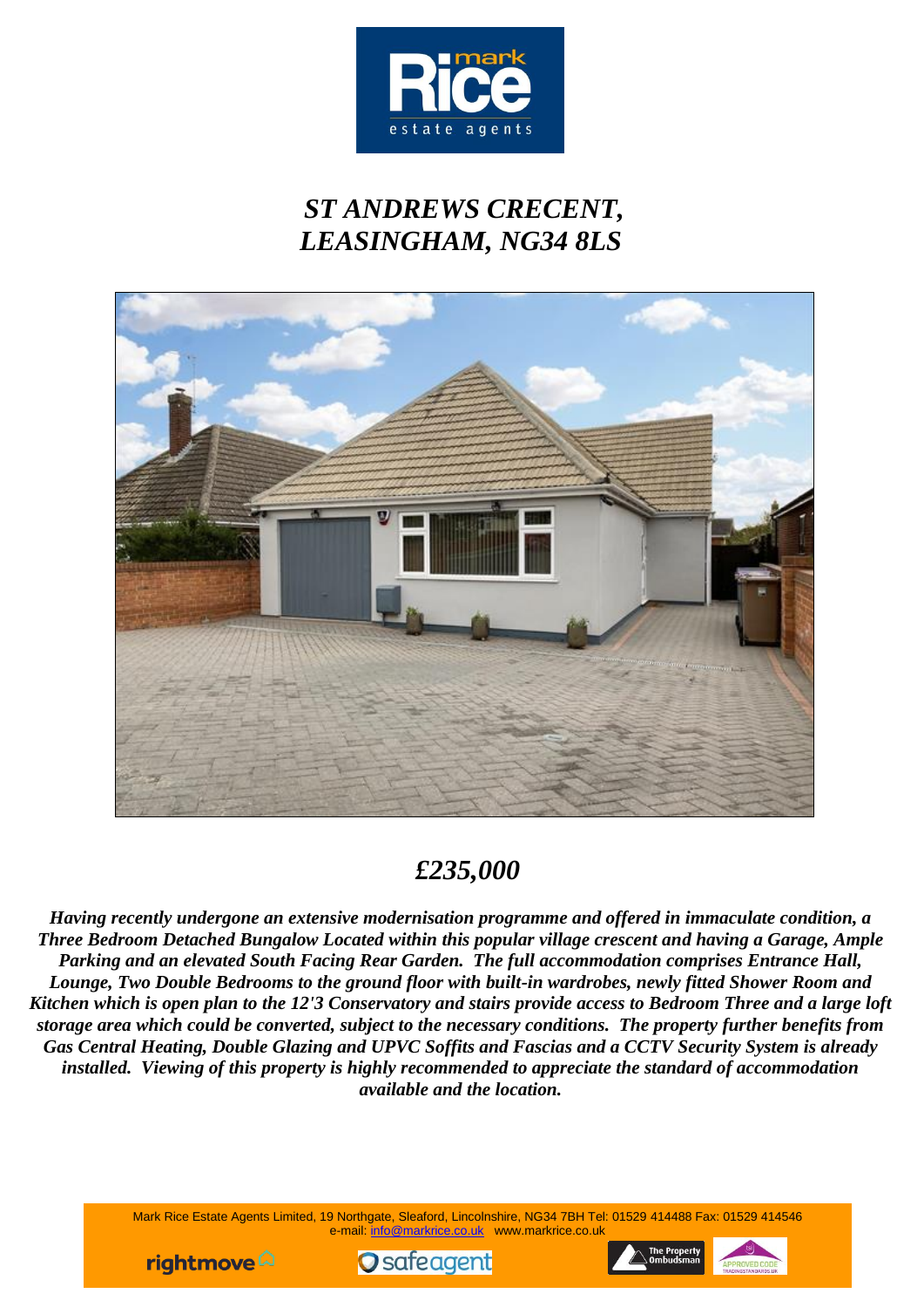#### *Location:*

*Leasingham is a popular village with facilities including a primary school, village hall, local store/Post Office, pub and farm shop with cafe. It is located close to Sleaford with amenities to cater for most day to day needs including schools, doctor's surgery, library and rail links to surrounding areas including Grantham with an Intercity rail connection to London Kings Cross.*

### *Directions:*

*Travelling from Sleaford on the A15 towards Lincoln, turn right into Moor Lane and follow the road as it bears to the left and right and after the next left hand bend continue straight ahead into Washdyke Lane. Take the second turning on the left into St Andrews Crescent and the property is located on the left hand side as indicated by our 'For Sale' board.*

*Double glazed entrance door provides access to the Hall having under floor heating, built-in under stairs cupboard, radiator and tiled floor.*

*\_\_\_\_\_\_\_\_\_\_\_\_\_\_\_\_\_\_\_\_\_\_\_\_\_\_\_\_\_\_\_\_\_\_*

# *Lounge: 4.75m (15'7") x 3.48m (11'5")*

*Having large window to front, two feature radiators, built-in inset wall space for a 65" flat screen t.v and cabling point and storage for a surround sound system with ceiling speakers.*

# *Kitchen: 3.89m (12'9") x 3.05m (10'0")*

*Having a range of wall and base units, worktop, 1½ bowl single drainer sink with monobloc tap, space for fridge freezer, plumbing for washing machine, tiled splashbacks, space for cooker, tiled floor, space for tumble dryer and feature radiator. An arch provides access to the Conservatory.*

*Conservatory: 3.73m (12'3") x 1.68m (5'6") Having door to garden and tiled floor.*

*Bedroom 1: 3.58m (11'9") x 2.95m (9'8") (measured to wardrobe doors) Having built-in wardrobes to one wall with sliding doors, radiator, coved ceiling and t.v. aerial point.*

# *Bedroom 2: 3.58m (11'9") x 3.15m (10'4")*

*Having built-in wardrobe with sliding doors, radiator, t.v. aerial point and coved ceiling.*

### *Shower Room:*

*Being newly fitted and fully tiled and having low level w.c, vanity hand washbasin with mixer tap and cupboard below, separate shower, under floor heating and built-in cupboard.*

*Stairs from the hall provide access to the first floor.*

*Bedroom 3: 2.67m (8'9") x 2.26m (7'5") Having laminate floor and radiator.*

*A door from the landing provides access to the Loft Space with roof light and which could be converted (subject to the necessary permissions).*



 *Entrance Hall*



 *Lounge*



 *Kitchen*



*Further Aspect*



*Conservatory*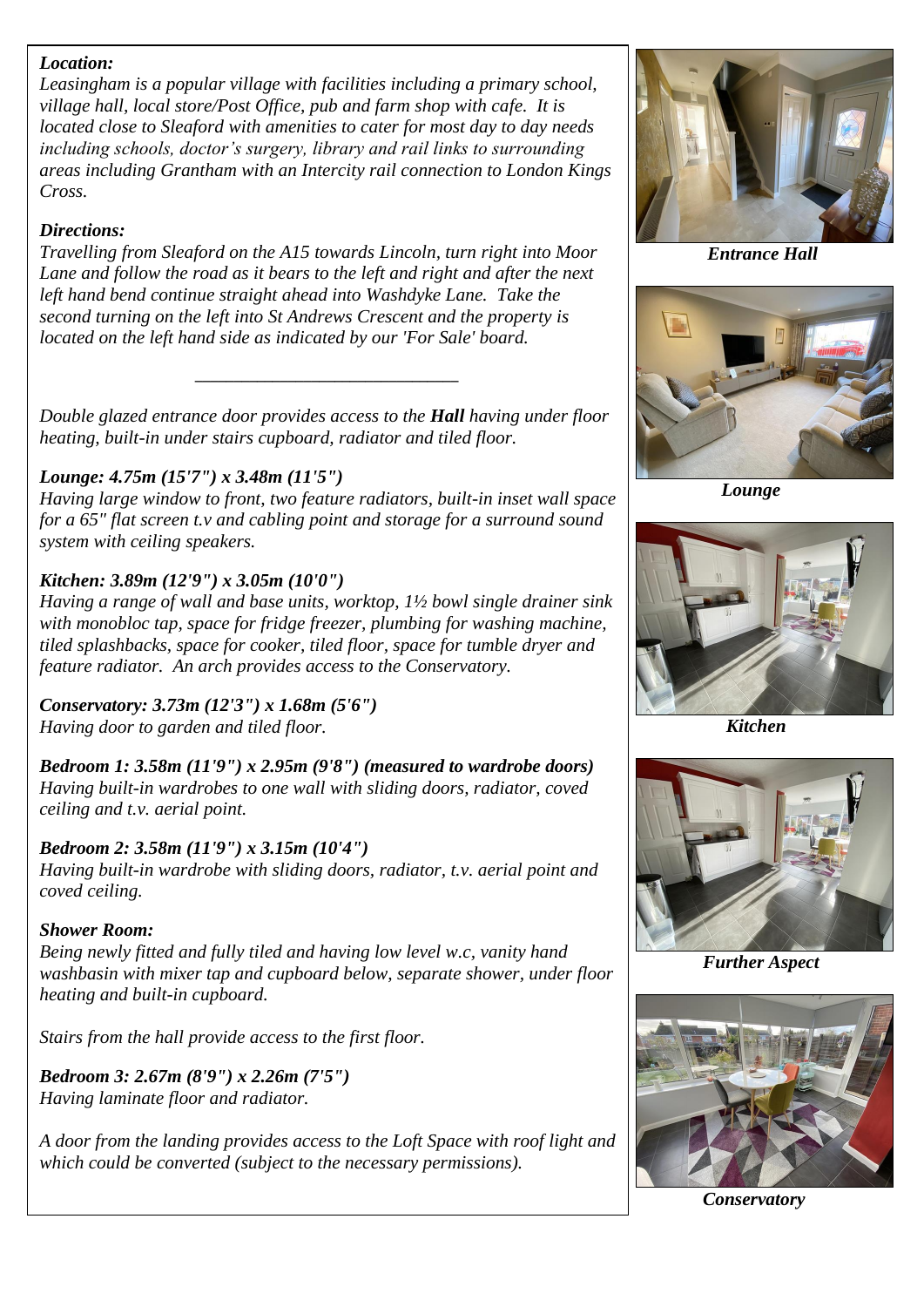#### *Outside:*

*The gardens to the front of the property are designed with ease of maintenance in mind and are extensively block paved and have an external light and power point. The Single Garage 4.93m (16'2") x 2.62m (8'7") has an up and over door, combination boiler, side door, lighting and ample power points and there is Parking for several vehicles to the front. A gate provides access to the South Facing Rear Garden with a large patio area and artificial turf lawn area and steps provide access to a further private area which is laid to slabs with gravelled low maintenance borders, further raised borders, a water feature and Two Sheds are included.*



 *Bedroom 1*



 *Bedroom 2*



 *Shower Room*



 *Bedroom 3*





*Rear Garden*